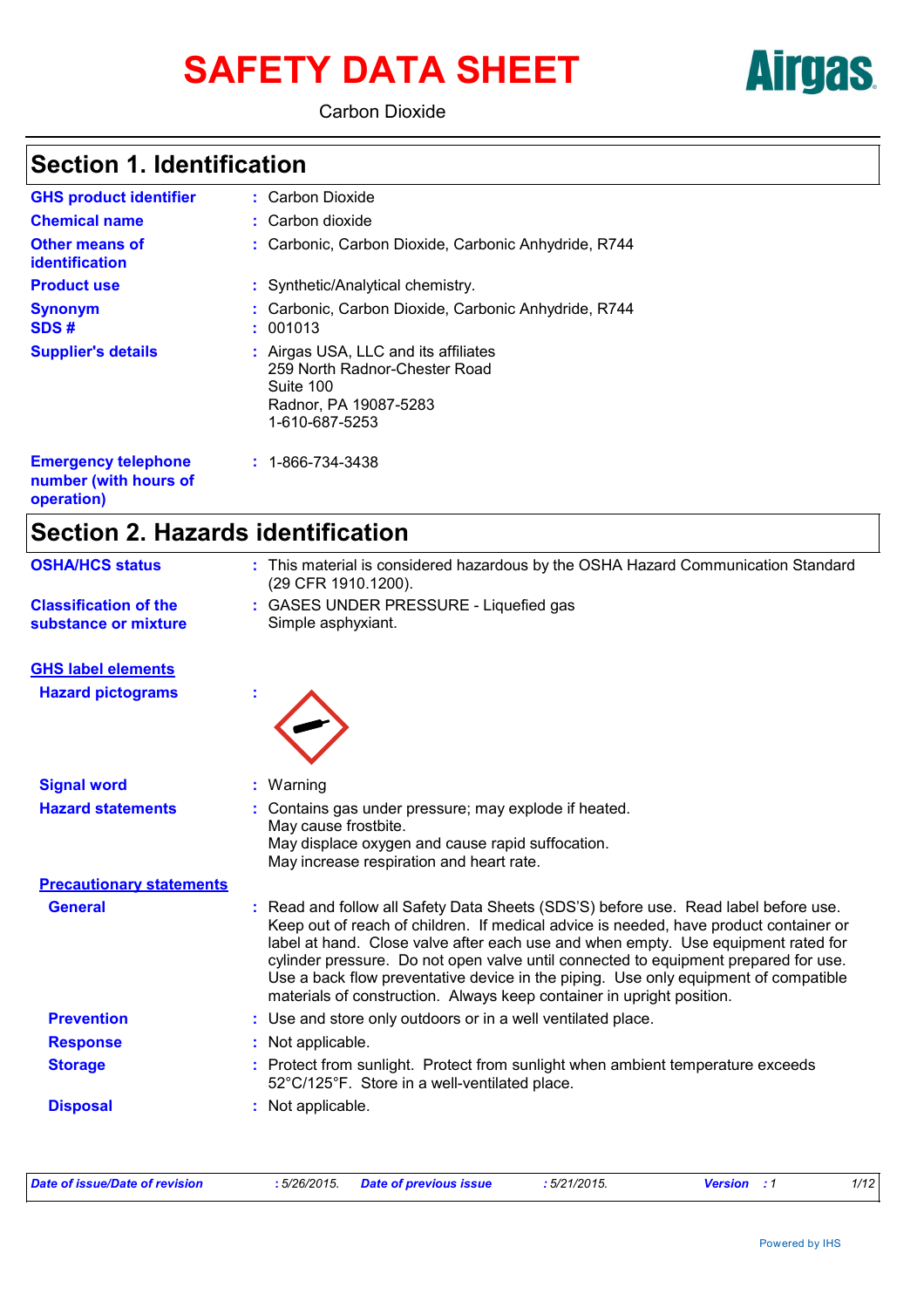# **Section 2. Hazards identification**

| <b>Hazards not otherwise</b><br>classified | : In addition to any other important health or physical hazards, this product may displace<br>oxygen and cause rapid suffocation.<br>May cause frostbite. |
|--------------------------------------------|-----------------------------------------------------------------------------------------------------------------------------------------------------------|
|                                            |                                                                                                                                                           |

## **Section 3. Composition/information on ingredients**

| <b>Substance/mixture</b>                | : Substance                                          |
|-----------------------------------------|------------------------------------------------------|
| <b>Chemical name</b>                    | : Carbon dioxide                                     |
| Other means of<br><b>identification</b> | : Carbonic, Carbon Dioxide, Carbonic Anhydride, R744 |

#### **CAS number/other identifiers**

| <b>CAS number</b>      | $: 124 - 38 - 9$ |               |                   |
|------------------------|------------------|---------------|-------------------|
| <b>Product code</b>    | : 001013         |               |                   |
| <b>Ingredient name</b> |                  | $\frac{9}{6}$ | <b>CAS number</b> |
| Carbon Dioxide         |                  | 100           | 124-38-9          |

**There are no additional ingredients present which, within the current knowledge of the supplier and in the concentrations applicable, are classified as hazardous to health or the environment and hence require reporting in this section.**

**Occupational exposure limits, if available, are listed in Section 8.**

### **Section 4. First aid measures**

#### **Description of necessary first aid measures**

| <b>Eye contact</b>                                 | : Immediately flush eyes with plenty of water, occasionally lifting the upper and lower<br>eyelids. Check for and remove any contact lenses. Continue to rinse for at least 10<br>minutes. Get medical attention if irritation occurs.                                                                                                                                                                                                                                                                                                                                                       |
|----------------------------------------------------|----------------------------------------------------------------------------------------------------------------------------------------------------------------------------------------------------------------------------------------------------------------------------------------------------------------------------------------------------------------------------------------------------------------------------------------------------------------------------------------------------------------------------------------------------------------------------------------------|
| <b>Inhalation</b>                                  | : Remove victim to fresh air and keep at rest in a position comfortable for breathing. If<br>not breathing, if breathing is irregular or if respiratory arrest occurs, provide artificial<br>respiration or oxygen by trained personnel. It may be dangerous to the person providing<br>aid to give mouth-to-mouth resuscitation. Get medical attention if adverse health effects<br>persist or are severe. If unconscious, place in recovery position and get medical<br>attention immediately. Maintain an open airway. Loosen tight clothing such as a collar,<br>tie, belt or waistband. |
| <b>Skin contact</b>                                | : Flush contaminated skin with plenty of water. Remove contaminated clothing and<br>shoes. Get medical attention if symptoms occur. Wash clothing before reuse. Clean<br>shoes thoroughly before reuse.                                                                                                                                                                                                                                                                                                                                                                                      |
| <b>Ingestion</b>                                   | : As this product is a gas, refer to the inhalation section.                                                                                                                                                                                                                                                                                                                                                                                                                                                                                                                                 |
|                                                    |                                                                                                                                                                                                                                                                                                                                                                                                                                                                                                                                                                                              |
| Most important symptoms/effects, acute and delayed |                                                                                                                                                                                                                                                                                                                                                                                                                                                                                                                                                                                              |
| <b>Potential acute health effects</b>              |                                                                                                                                                                                                                                                                                                                                                                                                                                                                                                                                                                                              |
| <b>Eye contact</b>                                 | : No known significant effects or critical hazards.                                                                                                                                                                                                                                                                                                                                                                                                                                                                                                                                          |
| <b>Inhalation</b>                                  | : No known significant effects or critical hazards.                                                                                                                                                                                                                                                                                                                                                                                                                                                                                                                                          |
| <b>Skin contact</b>                                | : No known significant effects or critical hazards.                                                                                                                                                                                                                                                                                                                                                                                                                                                                                                                                          |
| <b>Frostbite</b>                                   | : Try to warm up the frozen tissues and seek medical attention.                                                                                                                                                                                                                                                                                                                                                                                                                                                                                                                              |
| <b>Ingestion</b>                                   | : As this product is a gas, refer to the inhalation section.                                                                                                                                                                                                                                                                                                                                                                                                                                                                                                                                 |
| <b>Over-exposure signs/symptoms</b>                |                                                                                                                                                                                                                                                                                                                                                                                                                                                                                                                                                                                              |
| <b>Eye contact</b>                                 | : No specific data.                                                                                                                                                                                                                                                                                                                                                                                                                                                                                                                                                                          |
| <b>Inhalation</b>                                  | : No specific data.                                                                                                                                                                                                                                                                                                                                                                                                                                                                                                                                                                          |
| <b>Skin contact</b>                                | : No specific data.                                                                                                                                                                                                                                                                                                                                                                                                                                                                                                                                                                          |
| <b>Date of issue/Date of revision</b>              | 2/12<br>:5/26/2015.<br>:5/21/2015.<br><b>Version</b> : 1<br><b>Date of previous issue</b>                                                                                                                                                                                                                                                                                                                                                                                                                                                                                                    |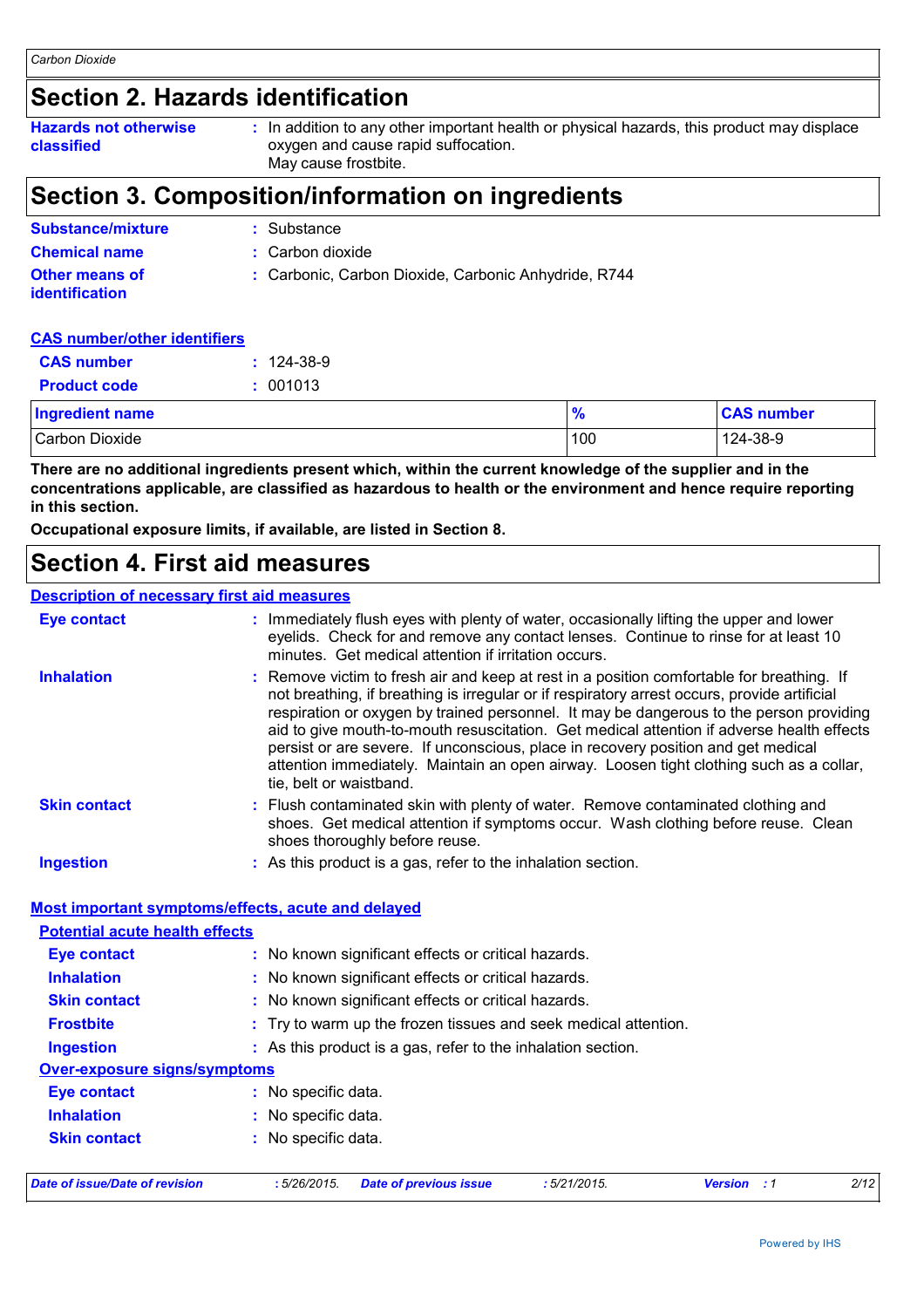### **Section 4. First aid measures**

```
Ingestion : No specific data.
```
#### **Indication of immediate medical attention and special treatment needed, if necessary**

| <b>Notes to physician</b>         | : Treat symptomatically. Contact poison treatment specialist immediately if large<br>quantities have been ingested or inhaled.                                                |  |
|-----------------------------------|-------------------------------------------------------------------------------------------------------------------------------------------------------------------------------|--|
| <b>Specific treatments</b>        | : No specific treatment.                                                                                                                                                      |  |
| <b>Protection of first-aiders</b> | : No action shall be taken involving any personal risk or without suitable training. It may<br>be dangerous to the person providing aid to give mouth-to-mouth resuscitation. |  |

#### **See toxicological information (Section 11)**

#### **Section 5. Fire-fighting measures :** Promptly isolate the scene by removing all persons from the vicinity of the incident if there is a fire. No action shall be taken involving any personal risk or without suitable training. Contact supplier immediately for specialist advice. Move containers from fire area if this can be done without risk. Use water spray to keep fire-exposed containers cool. **Hazardous thermal decomposition products Specific hazards arising from the chemical** Decomposition products may include the following materials: **:** carbon dioxide carbon monoxide Contains gas under pressure. In a fire or if heated, a pressure increase will occur and **:** the container may burst or explode. Fire-fighters should wear appropriate protective equipment and self-contained breathing **:** apparatus (SCBA) with a full face-piece operated in positive pressure mode. **Special protective equipment for fire-fighters** Use an extinguishing agent suitable for the surrounding fire. **: Extinguishing media :** None known. **Suitable extinguishing media Unsuitable extinguishing media Special protective actions for fire-fighters**

### **Section 6. Accidental release measures**

#### **Environmental precautions Personal precautions, protective equipment and emergency procedures :** Ensure emergency procedures to deal with accidental gas releases are in place to avoid **:** No action shall be taken involving any personal risk or without suitable training. Evacuate surrounding areas. Keep unnecessary and unprotected personnel from entering. Avoid breathing gas. Provide adequate ventilation. Wear appropriate respirator when ventilation is inadequate. Put on appropriate personal protective equipment. contamination of the environment. Inform the relevant authorities if the product has caused environmental pollution (sewers, waterways, soil or air). **For non-emergency personnel For emergency responders :** If specialised clothing is required to deal with the spillage, take note of any information in Section 8 on suitable and unsuitable materials. See also the information in "For nonemergency personnel".

| Methods and materials for containment and cleaning up                                     |                                              |                                                                                                                                                                 |                    |      |  |  |  |
|-------------------------------------------------------------------------------------------|----------------------------------------------|-----------------------------------------------------------------------------------------------------------------------------------------------------------------|--------------------|------|--|--|--|
| <b>Small spill</b><br>Immediately contact emergency personnel. Stop leak if without risk. |                                              |                                                                                                                                                                 |                    |      |  |  |  |
| <b>Large spill</b>                                                                        |                                              | Immediately contact emergency personnel. Stop leak if without risk. Note: see Section<br>1 for emergency contact information and Section 13 for waste disposal. |                    |      |  |  |  |
| Date of issue/Date of revision                                                            | <b>Date of previous issue</b><br>:5/26/2015. | $:5/21/2015$ .                                                                                                                                                  | <b>Version</b> : 1 | 3/12 |  |  |  |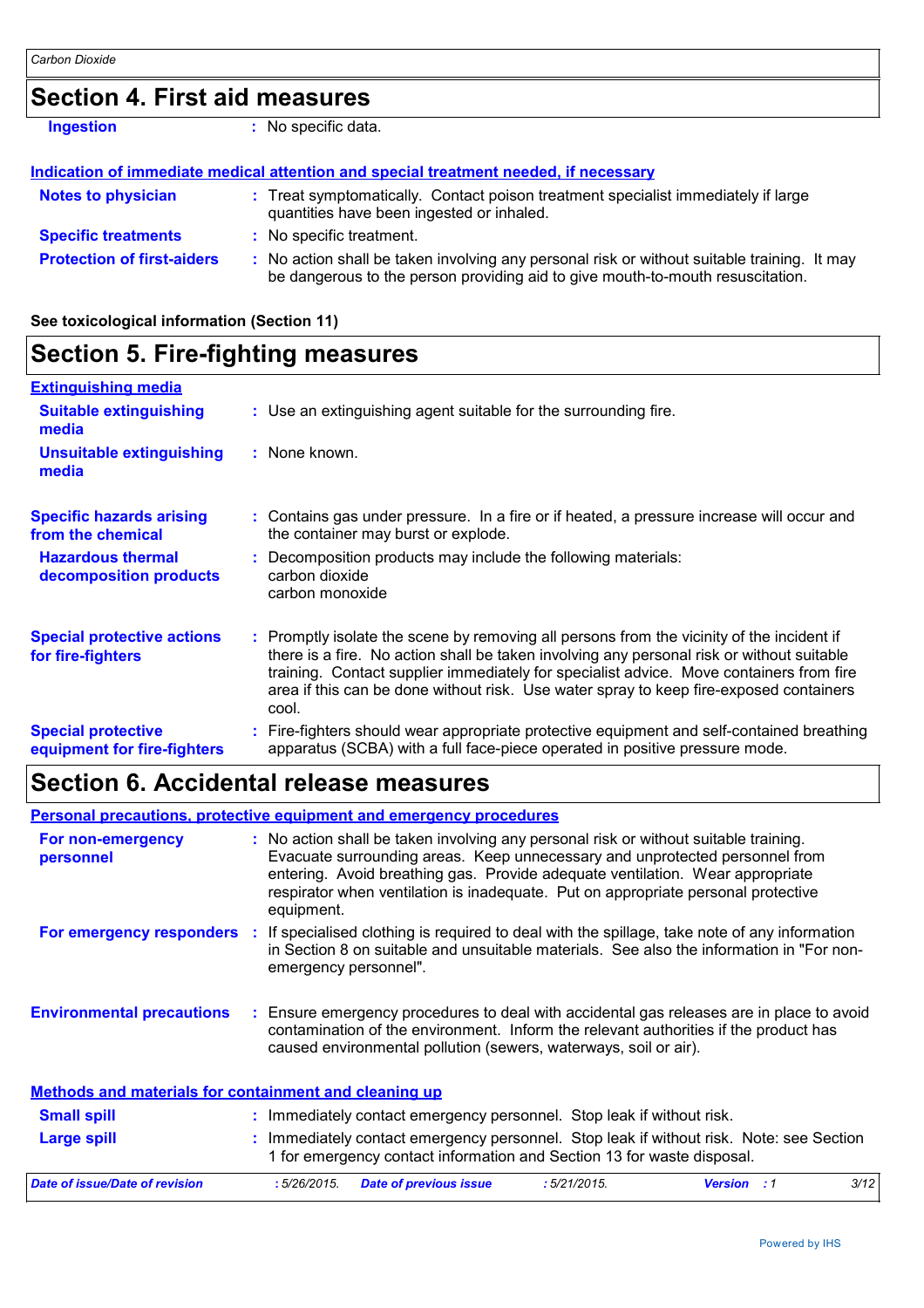# **Section 7. Handling and storage**

| <b>Precautions for safe handling</b>                                      |                                                                                                                                                                                                                                                                                                                                                                                                                                                                                                           |
|---------------------------------------------------------------------------|-----------------------------------------------------------------------------------------------------------------------------------------------------------------------------------------------------------------------------------------------------------------------------------------------------------------------------------------------------------------------------------------------------------------------------------------------------------------------------------------------------------|
| <b>Protective measures</b>                                                | : Put on appropriate personal protective equipment (see Section 8). Contains gas under<br>pressure. Avoid contact with eyes, skin and clothing. Avoid breathing gas. Empty<br>containers retain product residue and can be hazardous. Do not puncture or incinerate<br>container. Use equipment rated for cylinder pressure. Close valve after each use and<br>when empty. Protect cylinders from physical damage; do not drag, roll, slide, or drop.<br>Use a suitable hand truck for cylinder movement. |
| <b>Advice on general</b><br>occupational hygiene                          | : Eating, drinking and smoking should be prohibited in areas where this material is<br>handled, stored and processed. Workers should wash hands and face before eating,<br>drinking and smoking. Remove contaminated clothing and protective equipment before<br>entering eating areas. See also Section 8 for additional information on hygiene<br>measures.                                                                                                                                             |
| <b>Conditions for safe storage,</b><br>including any<br>incompatibilities | : Store in accordance with local regulations. Store in a segregated and approved area.<br>Store away from direct sunlight in a dry, cool and well-ventilated area, away from<br>incompatible materials (see Section 10). Keep container tightly closed and sealed until<br>ready for use. Cylinders should be stored upright, with valve protection cap in place,<br>and firmly secured to prevent falling or being knocked over. Cylinder temperatures<br>should not exceed 52 °C (125 °F).              |

# **Section 8. Exposure controls/personal protection**

#### **Control parameters**

#### **Occupational exposure limits**

| <b>Ingredient name</b> | <b>Exposure limits</b>                           |
|------------------------|--------------------------------------------------|
| Carbon Dioxide         | <b>ACGIH TLV (United States, 3/2012). Oxygen</b> |
|                        | Depletion [Asphyxiant].                          |
|                        | STEL: 54000 mg/m <sup>3</sup> 15 minutes.        |
|                        | STEL: 30000 ppm 15 minutes.                      |
|                        | TWA: 9000 mg/m <sup>3</sup> 8 hours.             |
|                        | TWA: 5000 ppm 8 hours.                           |
|                        | NIOSH REL (United States, 1/2013).               |
|                        | STEL: 54000 mg/m <sup>3</sup> 15 minutes.        |
|                        | STEL: 30000 ppm 15 minutes.                      |
|                        | TWA: 9000 mg/m <sup>3</sup> 10 hours.            |
|                        | TWA: 5000 ppm 10 hours.                          |
|                        | OSHA PEL (United States, 6/2010).                |
|                        | TWA: 9000 mg/m <sup>3</sup> 8 hours.             |
|                        | TWA: 5000 ppm 8 hours.                           |
|                        | OSHA PEL 1989 (United States, 3/1989).           |
|                        | STEL: 54000 mg/m <sup>3</sup> 15 minutes.        |
|                        | STEL: 30000 ppm 15 minutes.                      |
|                        | TWA: 18000 mg/m <sup>3</sup> 8 hours.            |
|                        | TWA: 10000 ppm 8 hours.                          |
|                        |                                                  |

| <b>Appropriate engineering</b>                   | : Good general ventilation should be sufficient to control worker exposure to airborne                                                                                                                                                                                                                                          |
|--------------------------------------------------|---------------------------------------------------------------------------------------------------------------------------------------------------------------------------------------------------------------------------------------------------------------------------------------------------------------------------------|
| <b>controls</b>                                  | contaminants.                                                                                                                                                                                                                                                                                                                   |
| <b>Environmental exposure</b><br><b>controls</b> | : Emissions from ventilation or work process equipment should be checked to ensure<br>they comply with the requirements of environmental protection legislation. In some<br>cases, fume scrubbers, filters or engineering modifications to the process equipment<br>will be necessary to reduce emissions to acceptable levels. |

| Individual protection measures |                                    |              |                    |      |
|--------------------------------|------------------------------------|--------------|--------------------|------|
| Date of issue/Date of revision | : 5/26/2015 Date of previous issue | : 5/21/2015. | <b>Version</b> : 1 | 4/12 |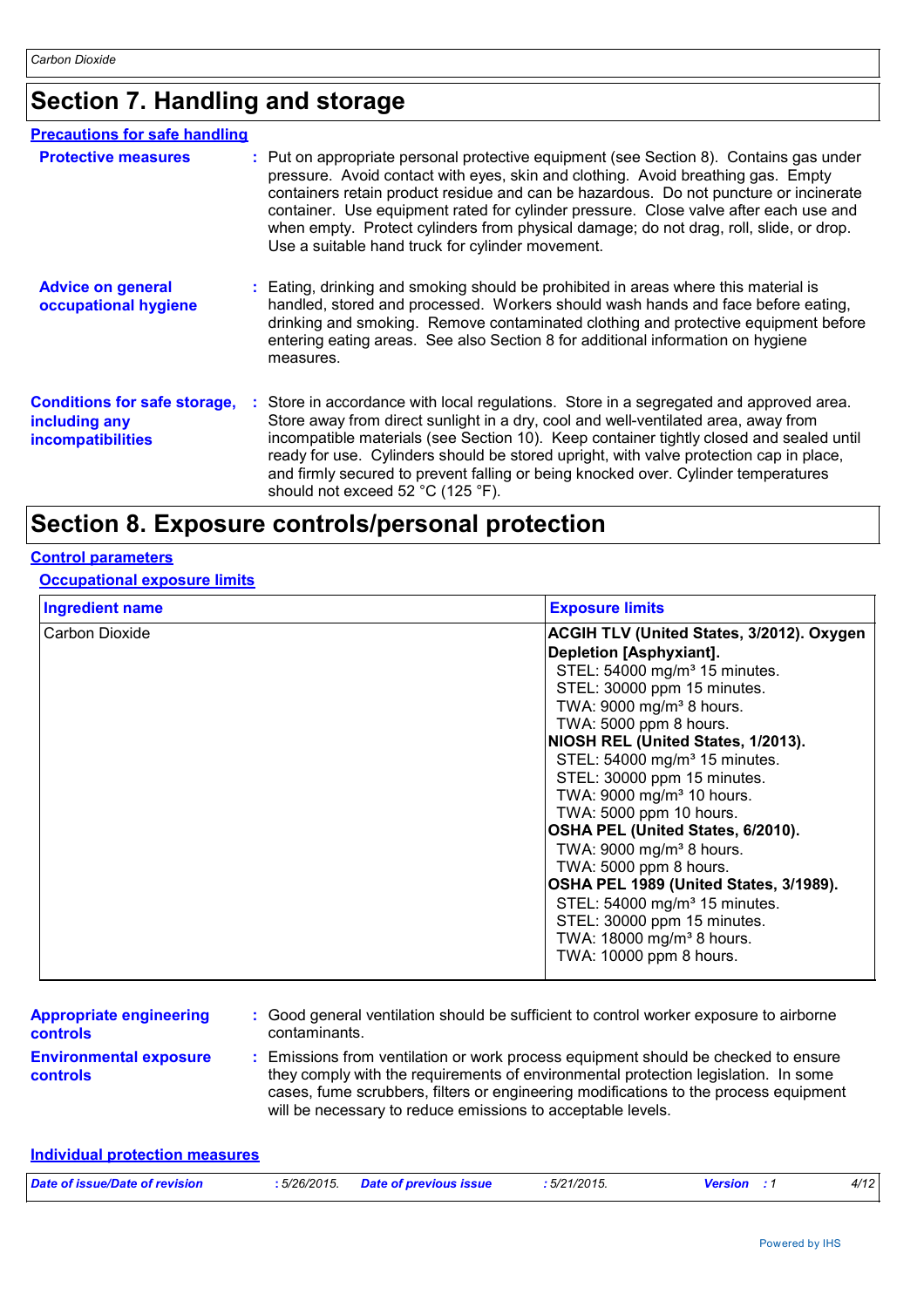# **Section 8. Exposure controls/personal protection**

| <b>Hygiene measures</b>       | : Wash hands, forearms and face thoroughly after handling chemical products, before<br>eating, smoking and using the lavatory and at the end of the working period.<br>Appropriate techniques should be used to remove potentially contaminated clothing.<br>Wash contaminated clothing before reusing. Ensure that eyewash stations and safety<br>showers are close to the workstation location.                                                                                                                                                                                                                      |
|-------------------------------|------------------------------------------------------------------------------------------------------------------------------------------------------------------------------------------------------------------------------------------------------------------------------------------------------------------------------------------------------------------------------------------------------------------------------------------------------------------------------------------------------------------------------------------------------------------------------------------------------------------------|
| <b>Eye/face protection</b>    | : Safety eyewear complying with an approved standard should be used when a risk<br>assessment indicates this is necessary to avoid exposure to liquid splashes, mists,<br>gases or dusts. If contact is possible, the following protection should be worn, unless<br>the assessment indicates a higher degree of protection: safety glasses with side-<br>shields.                                                                                                                                                                                                                                                     |
| <b>Skin protection</b>        |                                                                                                                                                                                                                                                                                                                                                                                                                                                                                                                                                                                                                        |
| <b>Hand protection</b>        | : Chemical-resistant, impervious gloves complying with an approved standard should be<br>worn at all times when handling chemical products if a risk assessment indicates this is<br>necessary. Considering the parameters specified by the glove manufacturer, check<br>during use that the gloves are still retaining their protective properties. It should be<br>noted that the time to breakthrough for any glove material may be different for different<br>glove manufacturers. In the case of mixtures, consisting of several substances, the<br>protection time of the gloves cannot be accurately estimated. |
| <b>Body protection</b>        | : Personal protective equipment for the body should be selected based on the task being<br>performed and the risks involved and should be approved by a specialist before<br>handling this product.                                                                                                                                                                                                                                                                                                                                                                                                                    |
| <b>Other skin protection</b>  | : Appropriate footwear and any additional skin protection measures should be selected<br>based on the task being performed and the risks involved and should be approved by a<br>specialist before handling this product.                                                                                                                                                                                                                                                                                                                                                                                              |
| <b>Respiratory protection</b> | : Use a properly fitted, air-purifying or air-fed respirator complying with an approved<br>standard if a risk assessment indicates this is necessary. Respirator selection must be<br>based on known or anticipated exposure levels, the hazards of the product and the safe<br>working limits of the selected respirator.                                                                                                                                                                                                                                                                                             |

# **Section 9. Physical and chemical properties**

| <b>Appearance</b>                               |                                                                                             |      |
|-------------------------------------------------|---------------------------------------------------------------------------------------------|------|
| <b>Physical state</b>                           | : Gas. [Liquefied compressed gas.]                                                          |      |
| <b>Color</b>                                    | : Colorless.                                                                                |      |
| <b>Molecular weight</b>                         | $: 44.01$ g/mole                                                                            |      |
| <b>Molecular formula</b>                        | $\therefore$ C-O2                                                                           |      |
| <b>Melting/freezing point</b>                   | : Sublimation temperature: -79°C (-110.2 to °F)                                             |      |
| <b>Critical temperature</b>                     | : $30.85^{\circ}$ C (87.5 $^{\circ}$ F)                                                     |      |
| Odor                                            | : Odorless.                                                                                 |      |
| <b>Odor threshold</b>                           | : Not available.                                                                            |      |
| pH                                              | : Not available.                                                                            |      |
| <b>Flash point</b>                              | [Product does not sustain combustion.]                                                      |      |
| <b>Burning time</b>                             | : Not applicable.                                                                           |      |
| <b>Burning rate</b>                             | : Not applicable.                                                                           |      |
| <b>Evaporation rate</b>                         | : Not available.                                                                            |      |
| <b>Flammability (solid, gas)</b>                | : Not available.                                                                            |      |
| Lower and upper explosive<br>(flammable) limits | : Not available.                                                                            |      |
| <b>Vapor pressure</b>                           | : 830 (psig)                                                                                |      |
| <b>Vapor density</b>                            | : $1.53$ (Air = 1)<br>Liquid Density@BP: Solid density = $97.5$ lb/ft3 (1562 kg/m3)         |      |
| <b>Specific Volume (ft 3/lb)</b>                | : 8.7719                                                                                    |      |
| <b>Date of issue/Date of revision</b>           | :5/26/2015.<br><b>Date of previous issue</b><br>:5/21/2015.<br><b>Version</b><br>$\cdot$ :1 | 5/12 |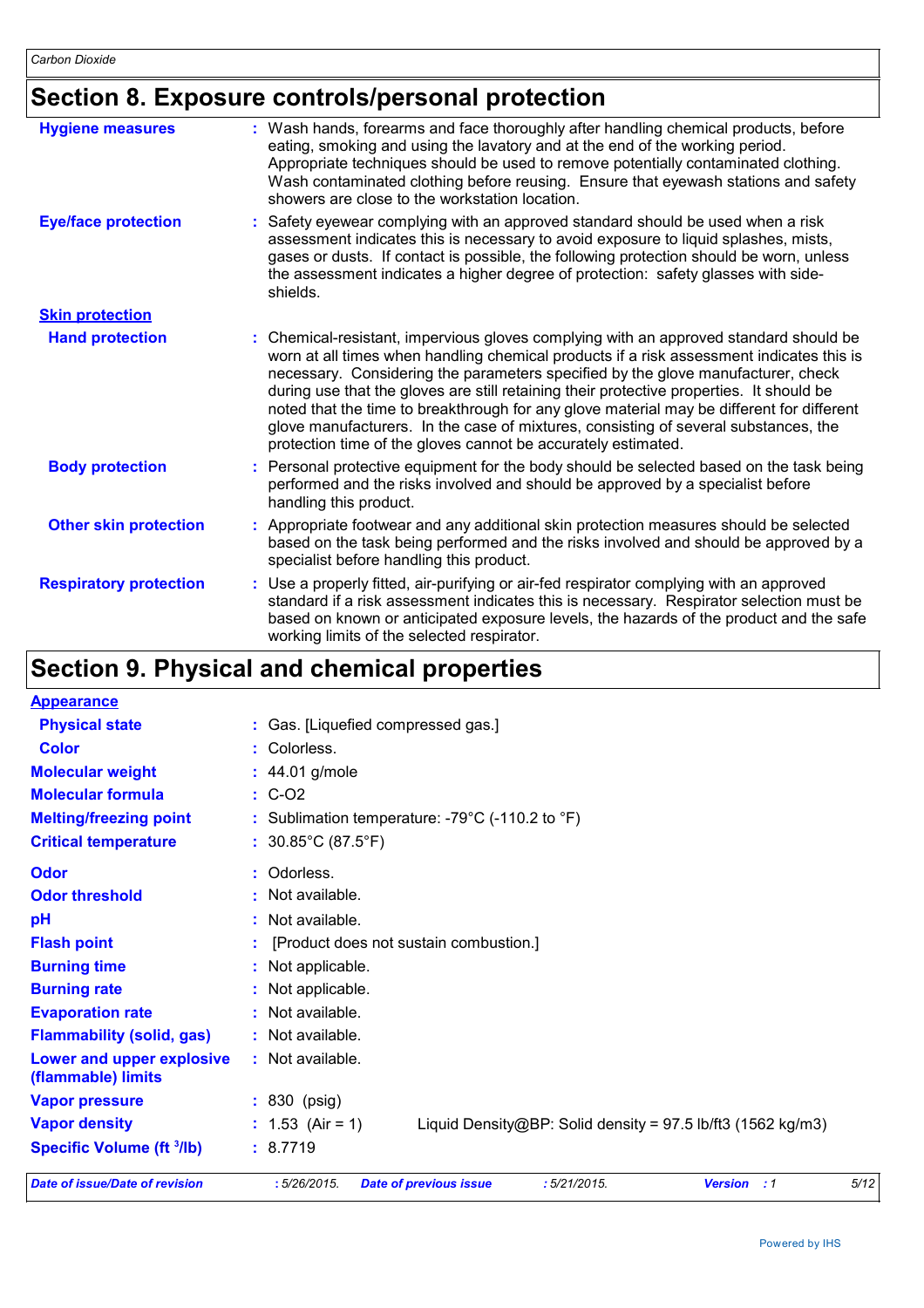# **Section 9. Physical and chemical properties**

| <b>Gas Density (lb/ft 3)</b>                      | : 0.114            |
|---------------------------------------------------|--------------------|
| <b>Relative density</b>                           | : Not applicable.  |
| <b>Solubility</b>                                 | $:$ Not available. |
| <b>Solubility in water</b>                        | : Not available.   |
| <b>Partition coefficient: n-</b><br>octanol/water | : 0.83             |
| <b>Auto-ignition temperature</b>                  | : Not available.   |
| <b>Decomposition temperature</b>                  | $:$ Not available. |
| <b>SADT</b>                                       | $:$ Not available. |
| <b>Viscosity</b>                                  | : Not applicable.  |

## **Section 10. Stability and reactivity**

| <b>Reactivity</b>                                   | : No specific test data related to reactivity available for this product or its ingredients.              |
|-----------------------------------------------------|-----------------------------------------------------------------------------------------------------------|
| <b>Chemical stability</b>                           | : The product is stable.                                                                                  |
| <b>Possibility of hazardous</b><br><b>reactions</b> | : Under normal conditions of storage and use, hazardous reactions will not occur.                         |
| <b>Conditions to avoid</b>                          | : No specific data.                                                                                       |
| <b>Hazardous decomposition</b><br>products          | : Under normal conditions of storage and use, hazardous decomposition products should<br>not be produced. |

**Hazardous polymerization :** Under normal conditions of storage and use, hazardous polymerization will not occur.

# **Section 11. Toxicological information**

#### **Information on toxicological effects**

**Acute toxicity**

Not available.

**Irritation/Corrosion**

Not available.

#### **Sensitization**

Not available.

#### **Mutagenicity**

Not available.

#### **Carcinogenicity**

Not available.

### **Reproductive toxicity**

Not available.

#### **Teratogenicity**

Not available.

|  |  | Date of issue/Date of revision |
|--|--|--------------------------------|
|  |  |                                |

*Date of issue/Date of revision* **:** *5/26/2015. Date of previous issue : 5/21/2015. Version : 1 6/12*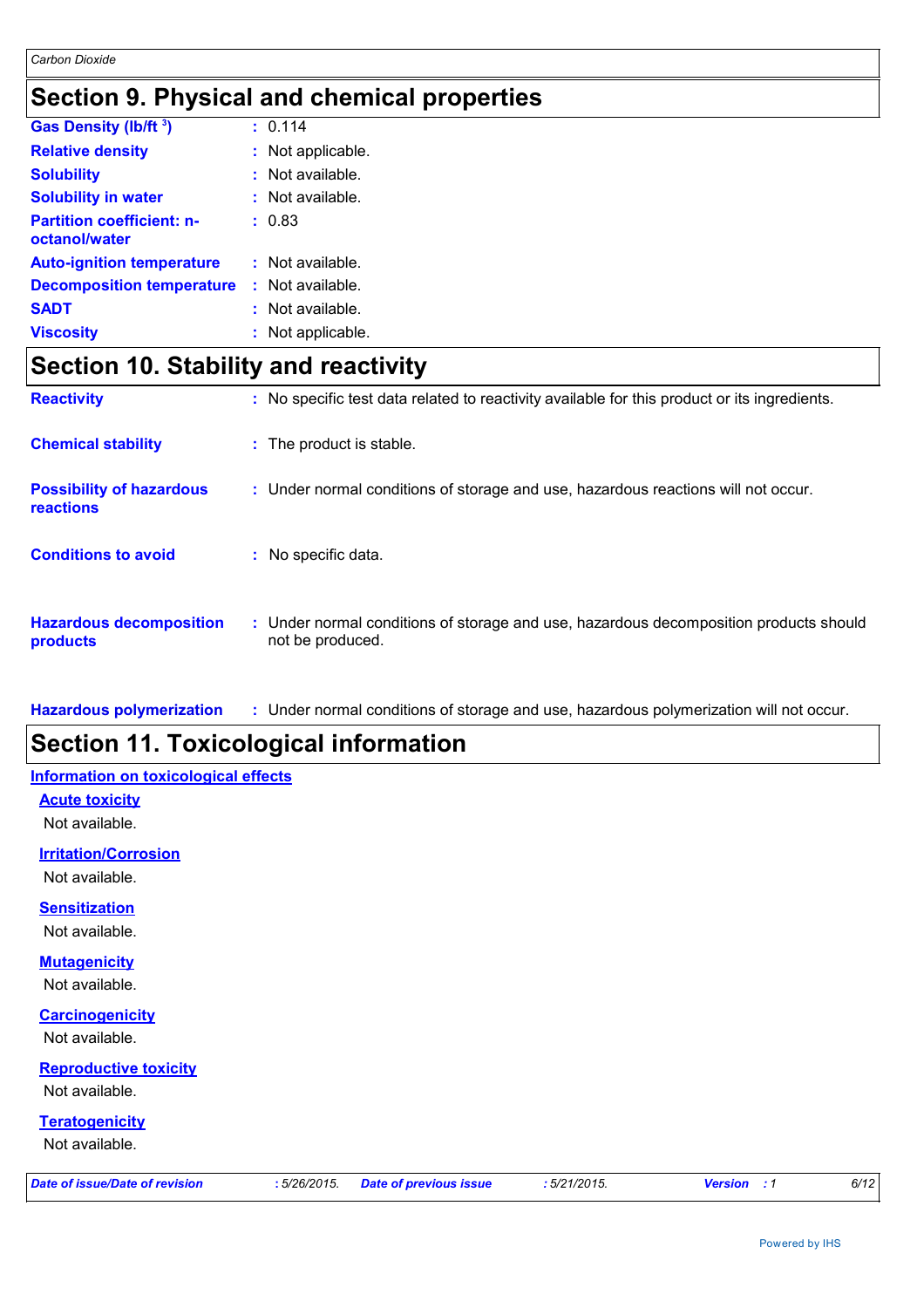# **Section 11. Toxicological information**

| <b>Specific target organ toxicity (single exposure)</b><br>Not available.   |                                                                                          |
|-----------------------------------------------------------------------------|------------------------------------------------------------------------------------------|
| <b>Specific target organ toxicity (repeated exposure)</b><br>Not available. |                                                                                          |
| <b>Aspiration hazard</b><br>Not available.                                  |                                                                                          |
| <b>Information on the likely</b><br>routes of exposure                      | : Not available.                                                                         |
| <b>Potential acute health effects</b>                                       |                                                                                          |
| <b>Eye contact</b>                                                          | : No known significant effects or critical hazards.                                      |
| <b>Inhalation</b>                                                           | : No known significant effects or critical hazards.                                      |
| <b>Skin contact</b>                                                         | : No known significant effects or critical hazards.                                      |
| <b>Ingestion</b>                                                            | : As this product is a gas, refer to the inhalation section.                             |
|                                                                             | <b>Symptoms related to the physical, chemical and toxicological characteristics</b>      |
| <b>Eye contact</b>                                                          | : No specific data.                                                                      |
| <b>Inhalation</b>                                                           | : No specific data.                                                                      |
| <b>Skin contact</b>                                                         | : No specific data.                                                                      |
| <b>Ingestion</b>                                                            | : No specific data.                                                                      |
|                                                                             | Delayed and immediate effects and also chronic effects from short and long term exposure |
| <b>Short term exposure</b>                                                  |                                                                                          |
| <b>Potential immediate</b><br>effects                                       | : Not available.                                                                         |
| <b>Potential delayed effects</b>                                            | : Not available.                                                                         |
| <b>Long term exposure</b>                                                   |                                                                                          |
| <b>Potential immediate</b><br>effects                                       | : Not available.                                                                         |
| <b>Potential delayed effects</b>                                            | : Not available.                                                                         |
| <b>Potential chronic health effects</b>                                     |                                                                                          |
| Not available.                                                              |                                                                                          |
| <b>General</b>                                                              | : No known significant effects or critical hazards.                                      |
| <b>Carcinogenicity</b>                                                      | No known significant effects or critical hazards.                                        |
| <b>Mutagenicity</b>                                                         | No known significant effects or critical hazards.                                        |
| <b>Teratogenicity</b>                                                       | No known significant effects or critical hazards.                                        |
| <b>Developmental effects</b>                                                | No known significant effects or critical hazards.                                        |
| <b>Fertility effects</b>                                                    | No known significant effects or critical hazards.                                        |
| <b>Numerical measures of toxicity</b>                                       |                                                                                          |
| <b>Acute toxicity estimates</b>                                             |                                                                                          |
| Not available.                                                              |                                                                                          |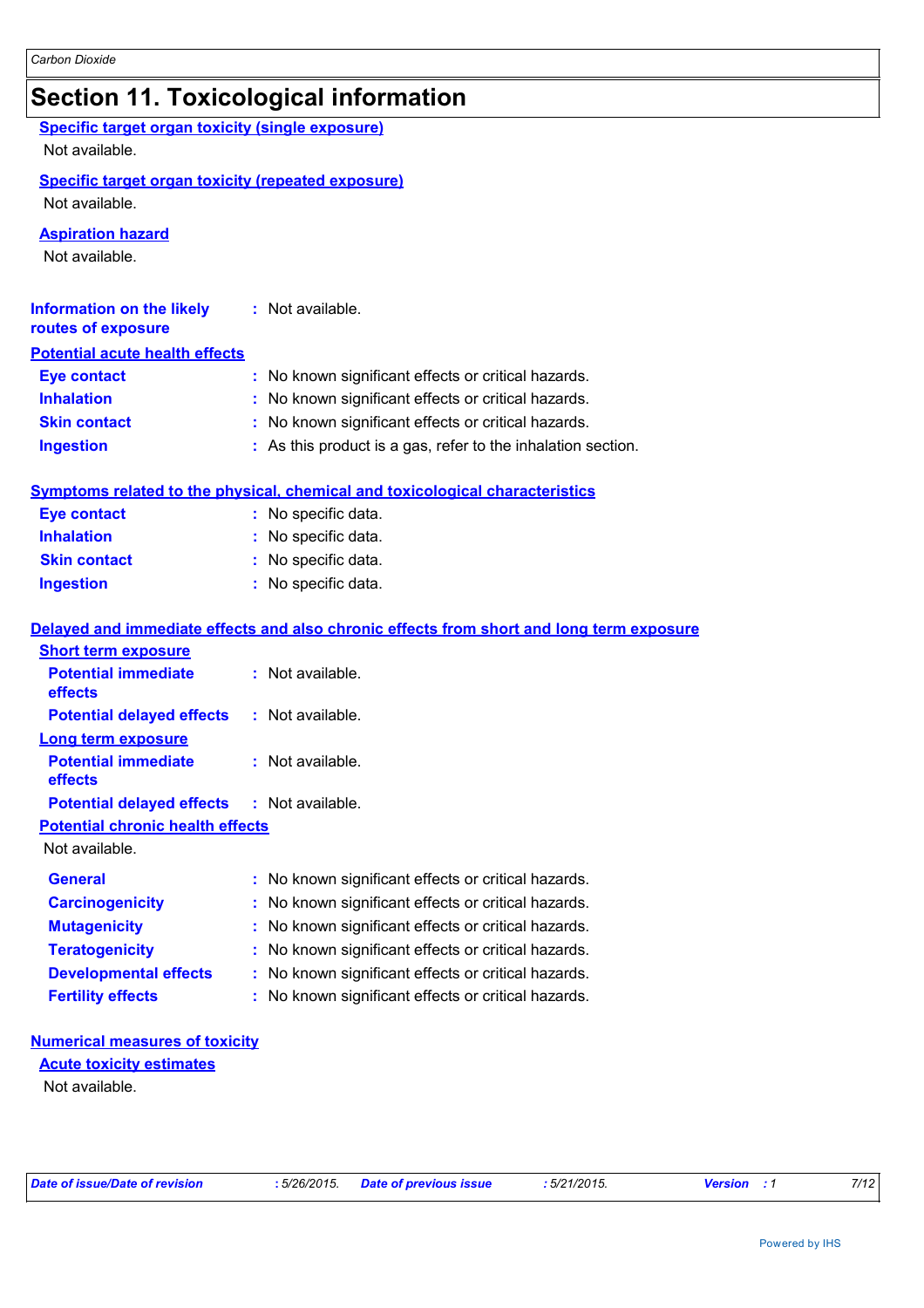# **Section 12. Ecological information**

#### **Toxicity**

Not available.

#### **Persistence and degradability**

Not available.

#### **Bioaccumulative potential**

| <b>Product/ingredient name</b> | $\mathsf{LogP}_\mathsf{ow}$ | <b>BCF</b> | <b>Potential</b> |
|--------------------------------|-----------------------------|------------|------------------|
| Carbon Dioxide                 | 0.83                        |            | low              |

#### **Mobility in soil**

**Soil/water partition coefficient (KOC) :** Not available.

**Other adverse effects :** No known significant effects or critical hazards.

### **Section 13. Disposal considerations**

**Disposal methods :**

The generation of waste should be avoided or minimized wherever possible. Disposal of this product, solutions and any by-products should at all times comply with the requirements of environmental protection and waste disposal legislation and any regional local authority requirements. Dispose of surplus and non-recyclable products via a licensed waste disposal contractor. Waste should not be disposed of untreated to the sewer unless fully compliant with the requirements of all authorities with jurisdiction. Empty Airgas-owned pressure vessels should be returned to Airgas. Waste packaging should be recycled. Incineration or landfill should only be considered when recycling is not feasible. This material and its container must be disposed of in a safe way. Empty containers or liners may retain some product residues. Do not puncture or incinerate container.

|                                         | <b>DOT</b>                                                                                                             | <b>TDG</b>                                                                                                                           | <b>Mexico</b>            | <b>IMDG</b>           | <b>IATA</b>                                                                                                                                 |
|-----------------------------------------|------------------------------------------------------------------------------------------------------------------------|--------------------------------------------------------------------------------------------------------------------------------------|--------------------------|-----------------------|---------------------------------------------------------------------------------------------------------------------------------------------|
| <b>UN number</b>                        | <b>UN1013</b>                                                                                                          | UN1013                                                                                                                               | <b>UN1013</b>            | <b>UN1013</b>         | UN1013                                                                                                                                      |
| <b>UN proper</b><br>shipping name       | <b>CARBON DIOXIDE</b>                                                                                                  | <b>CARBON DIOXIDE</b>                                                                                                                | <b>CARBON DIOXIDE</b>    | <b>CARBON DIOXIDE</b> | <b>CARBON DIOXIDE</b>                                                                                                                       |
| <b>Transport</b><br>hazard class(es)    | 2.2<br>ON FLAMMABLE G                                                                                                  | 2.2                                                                                                                                  | 2.2                      | 2.2                   | 2.2                                                                                                                                         |
| <b>Packing group</b>                    |                                                                                                                        |                                                                                                                                      | $\overline{\phantom{0}}$ |                       |                                                                                                                                             |
| <b>Environment</b>                      | No.                                                                                                                    | No.                                                                                                                                  | No.                      | No.                   | No.                                                                                                                                         |
| <b>Additional</b><br><b>information</b> | <b>Limited quantity</b><br>Yes.<br><b>Packaging instruction</b><br>Passenger aircraft<br>Quantity limitation: 75<br>kg | <b>Explosive Limit and</b><br><b>Limited Quantity Index</b><br>0.125<br><b>Passenger Carrying</b><br><b>Road or Rail Index</b><br>75 |                          |                       | <b>Passenger and Cargo</b><br><b>Aircraft</b> Quantity<br>limitation: 75 kg<br><b>Cargo Aircraft Only</b><br>Quantity limitation: 150<br>kg |
|                                         | Cargo aircraft                                                                                                         |                                                                                                                                      |                          |                       |                                                                                                                                             |
| Date of issue/Date of revision          |                                                                                                                        | :5/26/2015<br><b>Date of previous issue</b>                                                                                          | :5/21/2015.              |                       | 8/12<br><b>Version</b><br>: 1                                                                                                               |

### **Section 14. Transport information**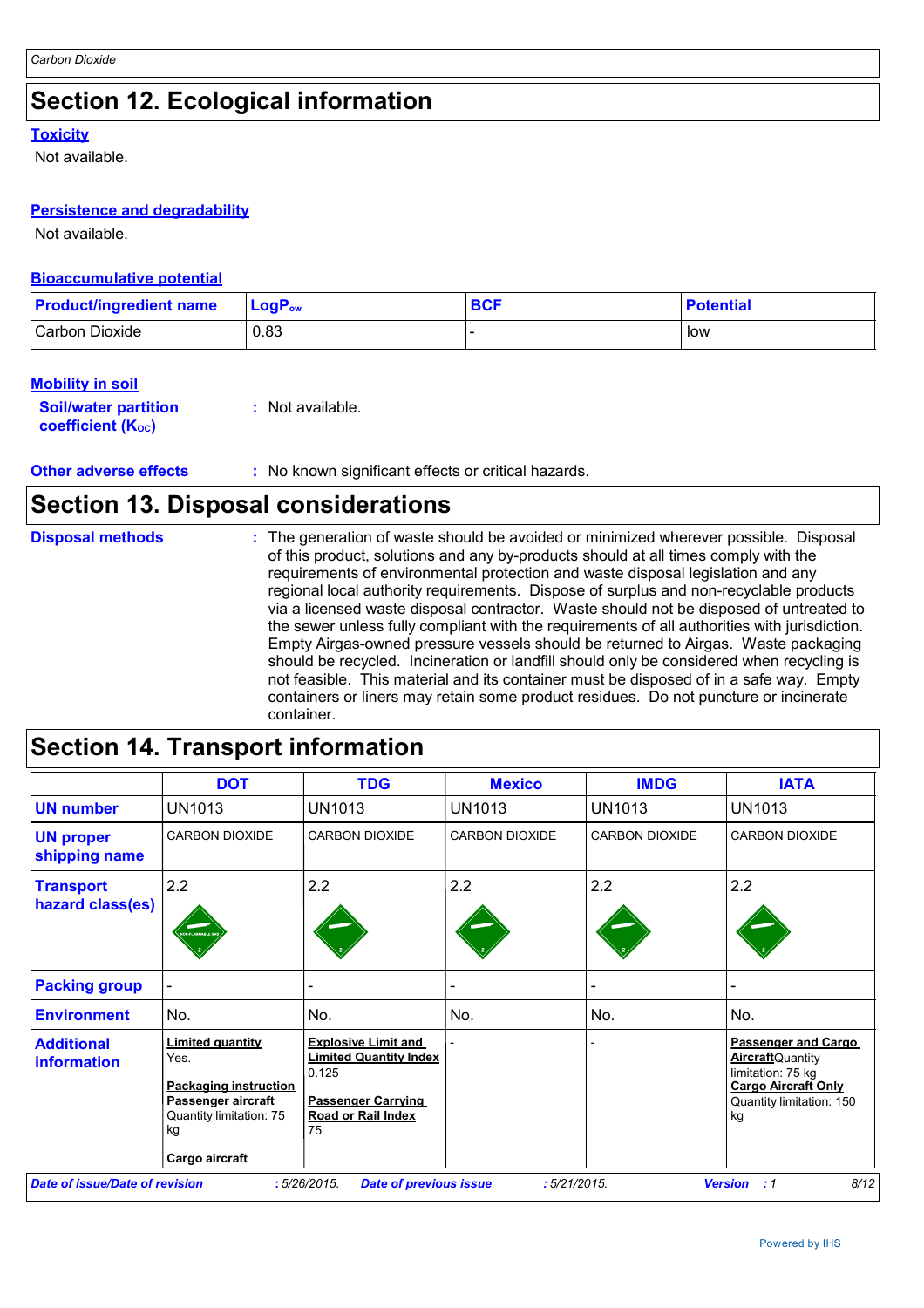| Carbon Dioxide                                                                                                             |                   |                                        |                       |                                         |                 |                                                                                                                                                           |                                                 |
|----------------------------------------------------------------------------------------------------------------------------|-------------------|----------------------------------------|-----------------------|-----------------------------------------|-----------------|-----------------------------------------------------------------------------------------------------------------------------------------------------------|-------------------------------------------------|
| <b>Section 14. Transport information</b>                                                                                   |                   |                                        |                       |                                         |                 |                                                                                                                                                           |                                                 |
| Quantity limitation: 150<br>kg                                                                                             |                   |                                        |                       |                                         |                 |                                                                                                                                                           |                                                 |
| "Refer to CFR 49 (or authority having jurisdiction) to determine the information required for shipment of the<br>product." |                   |                                        |                       |                                         |                 |                                                                                                                                                           |                                                 |
| Special precautions for user : Transport within user's premises: always transport in closed containers that are            |                   | event of an accident or spillage.      |                       |                                         |                 | upright and secure. Ensure that persons transporting the product know what to do in the                                                                   |                                                 |
| <b>Transport in bulk according</b><br>to Annex II of MARPOL<br>73/78 and the IBC Code                                      | : Not available.  |                                        |                       |                                         |                 |                                                                                                                                                           |                                                 |
| <b>Section 15. Regulatory information</b>                                                                                  |                   |                                        |                       |                                         |                 |                                                                                                                                                           |                                                 |
| <b>U.S. Federal regulations</b>                                                                                            |                   |                                        |                       |                                         |                 | : TSCA 8(a) CDR Exempt/Partial exemption: This material is listed or exempted.<br>United States inventory (TSCA 8b): This material is listed or exempted. |                                                 |
| <b>Clean Air Act Section 112</b><br>(b) Hazardous Air<br><b>Pollutants (HAPS)</b>                                          | : Not listed      |                                        |                       |                                         |                 |                                                                                                                                                           |                                                 |
| <b>Clean Air Act Section 602</b><br><b>Class I Substances</b>                                                              | : Not listed      |                                        |                       |                                         |                 |                                                                                                                                                           |                                                 |
| <b>Clean Air Act Section 602</b><br><b>Class II Substances</b>                                                             | : Not listed      |                                        |                       |                                         |                 |                                                                                                                                                           |                                                 |
| <b>DEA List I Chemicals</b><br>(Precursor Chemicals)                                                                       | : Not listed      |                                        |                       |                                         |                 |                                                                                                                                                           |                                                 |
| <b>DEA List II Chemicals</b><br><b>(Essential Chemicals)</b>                                                               | : Not listed      |                                        |                       |                                         |                 |                                                                                                                                                           |                                                 |
| <b>SARA 302/304</b>                                                                                                        |                   |                                        |                       |                                         |                 |                                                                                                                                                           |                                                 |
| <b>Composition/information on ingredients</b>                                                                              |                   |                                        |                       |                                         |                 |                                                                                                                                                           |                                                 |
| No products were found.                                                                                                    |                   |                                        |                       |                                         |                 |                                                                                                                                                           |                                                 |
| <b>SARA 304 RQ</b>                                                                                                         | : Not applicable. |                                        |                       |                                         |                 |                                                                                                                                                           |                                                 |
| <b>SARA 311/312</b><br><b>Classification</b>                                                                               |                   | : Sudden release of pressure           |                       |                                         |                 |                                                                                                                                                           |                                                 |
| <b>Composition/information on ingredients</b>                                                                              |                   |                                        |                       |                                         |                 |                                                                                                                                                           |                                                 |
| <b>Name</b>                                                                                                                |                   | $\frac{9}{6}$                          | <b>Fire</b><br>hazard | <b>Sudden</b><br>release of<br>pressure | <b>Reactive</b> | <b>Immediate</b><br>(acute)<br>health<br>hazard                                                                                                           | <b>Delayed</b><br>(chronic)<br>health<br>hazard |
| <b>Carbon Dioxide</b>                                                                                                      |                   | 100                                    | No.                   | Yes.                                    | No.             | Yes                                                                                                                                                       | No.                                             |
| <b>State regulations</b>                                                                                                   |                   |                                        |                       |                                         |                 |                                                                                                                                                           |                                                 |
| <b>Massachusetts</b>                                                                                                       |                   | : This material is listed.             |                       |                                         |                 |                                                                                                                                                           |                                                 |
| <b>New York</b>                                                                                                            |                   | This material is not listed.           |                       |                                         |                 |                                                                                                                                                           |                                                 |
| <b>New Jersey</b>                                                                                                          | t.                | This material is listed.               |                       |                                         |                 |                                                                                                                                                           |                                                 |
| <b>Pennsylvania</b>                                                                                                        |                   | This material is listed.               |                       |                                         |                 |                                                                                                                                                           |                                                 |
| <b>Canada inventory</b>                                                                                                    |                   | : This material is listed or exempted. |                       |                                         |                 |                                                                                                                                                           |                                                 |
| <b>Date of issue/Date of revision</b>                                                                                      | :5/26/2015.       | <b>Date of previous issue</b>          |                       |                                         | : 5/21/2015.    | <b>Version</b> : 1                                                                                                                                        | 9/12                                            |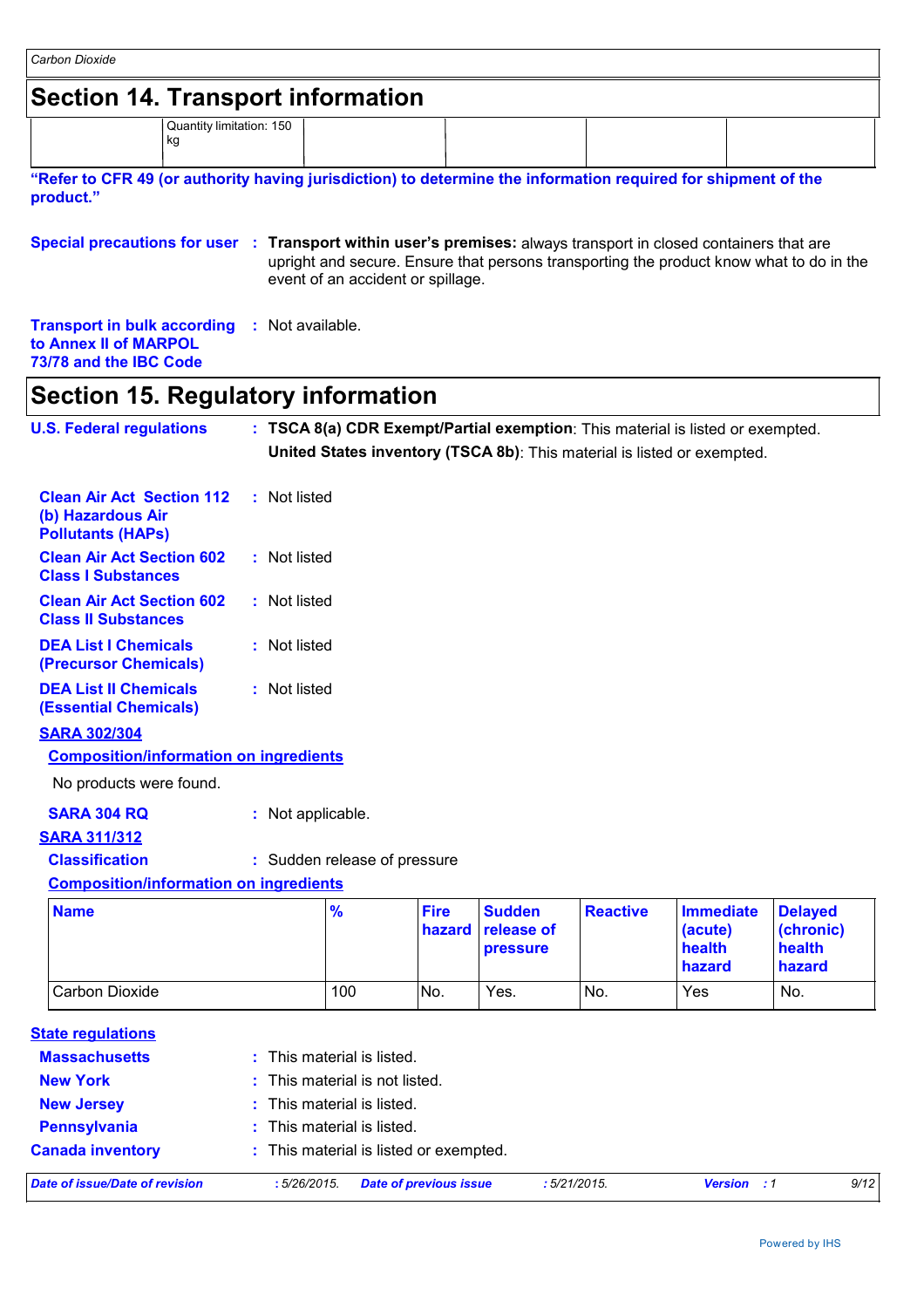## **Section 15. Regulatory information**

| <b>International requlations</b>                                                                                                                                                                                                                                                                                                                                                                         |                     |                                                                                                                                                                                                                                                                                                                                                                                                                                                                                                                    |  |  |
|----------------------------------------------------------------------------------------------------------------------------------------------------------------------------------------------------------------------------------------------------------------------------------------------------------------------------------------------------------------------------------------------------------|---------------------|--------------------------------------------------------------------------------------------------------------------------------------------------------------------------------------------------------------------------------------------------------------------------------------------------------------------------------------------------------------------------------------------------------------------------------------------------------------------------------------------------------------------|--|--|
| <b>International lists</b>                                                                                                                                                                                                                                                                                                                                                                               |                     | : Australia inventory (AICS): This material is listed or exempted.<br>China inventory (IECSC): This material is listed or exempted.<br>Japan inventory: This material is listed or exempted.<br>Korea inventory: This material is listed or exempted.<br>Malaysia Inventory (EHS Register): Not determined.<br>New Zealand Inventory of Chemicals (NZIoC): This material is listed or exempted.<br>Philippines inventory (PICCS): This material is listed or exempted.<br>Taiwan inventory (CSNN): Not determined. |  |  |
| <b>Chemical Weapons</b><br><b>Convention List Schedule</b><br><b>I</b> Chemicals                                                                                                                                                                                                                                                                                                                         | Not listed          |                                                                                                                                                                                                                                                                                                                                                                                                                                                                                                                    |  |  |
| <b>Chemical Weapons</b><br><b>Convention List Schedule</b><br><b>Il Chemicals</b>                                                                                                                                                                                                                                                                                                                        | : Not listed        |                                                                                                                                                                                                                                                                                                                                                                                                                                                                                                                    |  |  |
| <b>Chemical Weapons</b><br><b>Convention List Schedule</b><br><b>III Chemicals</b>                                                                                                                                                                                                                                                                                                                       | : Not listed        |                                                                                                                                                                                                                                                                                                                                                                                                                                                                                                                    |  |  |
| <b>Canada</b>                                                                                                                                                                                                                                                                                                                                                                                            |                     |                                                                                                                                                                                                                                                                                                                                                                                                                                                                                                                    |  |  |
| <b>WHMIS (Canada)</b>                                                                                                                                                                                                                                                                                                                                                                                    |                     | : Class A: Compressed gas.                                                                                                                                                                                                                                                                                                                                                                                                                                                                                         |  |  |
|                                                                                                                                                                                                                                                                                                                                                                                                          |                     | <b>CEPA Toxic substances:</b> This material is listed.                                                                                                                                                                                                                                                                                                                                                                                                                                                             |  |  |
|                                                                                                                                                                                                                                                                                                                                                                                                          |                     | <b>Canadian ARET:</b> This material is not listed.                                                                                                                                                                                                                                                                                                                                                                                                                                                                 |  |  |
|                                                                                                                                                                                                                                                                                                                                                                                                          |                     | <b>Canadian NPRI:</b> This material is not listed.<br>Alberta Designated Substances: This material is not listed.                                                                                                                                                                                                                                                                                                                                                                                                  |  |  |
|                                                                                                                                                                                                                                                                                                                                                                                                          |                     | Ontario Designated Substances: This material is not listed.                                                                                                                                                                                                                                                                                                                                                                                                                                                        |  |  |
|                                                                                                                                                                                                                                                                                                                                                                                                          |                     | Quebec Designated Substances: This material is not listed.                                                                                                                                                                                                                                                                                                                                                                                                                                                         |  |  |
| <b>Section 16. Other information</b>                                                                                                                                                                                                                                                                                                                                                                     |                     |                                                                                                                                                                                                                                                                                                                                                                                                                                                                                                                    |  |  |
| <b>Canada Label requirements : Class A: Compressed gas.</b>                                                                                                                                                                                                                                                                                                                                              |                     |                                                                                                                                                                                                                                                                                                                                                                                                                                                                                                                    |  |  |
| <b>Hazardous Material Information System (U.S.A.)</b>                                                                                                                                                                                                                                                                                                                                                    |                     |                                                                                                                                                                                                                                                                                                                                                                                                                                                                                                                    |  |  |
| <b>Health</b>                                                                                                                                                                                                                                                                                                                                                                                            | 1                   |                                                                                                                                                                                                                                                                                                                                                                                                                                                                                                                    |  |  |
| <b>Flammability</b>                                                                                                                                                                                                                                                                                                                                                                                      | 0                   |                                                                                                                                                                                                                                                                                                                                                                                                                                                                                                                    |  |  |
| <b>Physical hazards</b>                                                                                                                                                                                                                                                                                                                                                                                  | 3                   |                                                                                                                                                                                                                                                                                                                                                                                                                                                                                                                    |  |  |
|                                                                                                                                                                                                                                                                                                                                                                                                          |                     |                                                                                                                                                                                                                                                                                                                                                                                                                                                                                                                    |  |  |
| Caution: HMIS® ratings are based on a 0-4 rating scale, with 0 representing minimal hazards or risks, and 4                                                                                                                                                                                                                                                                                              |                     |                                                                                                                                                                                                                                                                                                                                                                                                                                                                                                                    |  |  |
| representing significant hazards or risks Although HMIS® ratings are not required on SDSs under 29 CFR 1910.<br>1200, the preparer may choose to provide them. HMIS® ratings are to be used with a fully implemented HMIS®<br>program. HMIS® is a registered mark of the National Paint & Coatings Association (NPCA). HMIS® materials<br>may be purchased exclusively from J. J. Keller (800) 327-6868. |                     |                                                                                                                                                                                                                                                                                                                                                                                                                                                                                                                    |  |  |
| The customer is responsible for determining the PPE code for this material.                                                                                                                                                                                                                                                                                                                              |                     |                                                                                                                                                                                                                                                                                                                                                                                                                                                                                                                    |  |  |
| <b>National Fire Protection Association (U.S.A.)</b>                                                                                                                                                                                                                                                                                                                                                     |                     |                                                                                                                                                                                                                                                                                                                                                                                                                                                                                                                    |  |  |
|                                                                                                                                                                                                                                                                                                                                                                                                          | <b>Flammability</b> |                                                                                                                                                                                                                                                                                                                                                                                                                                                                                                                    |  |  |
| <b>Health</b>                                                                                                                                                                                                                                                                                                                                                                                            |                     | <b>Instability/Reactivity</b>                                                                                                                                                                                                                                                                                                                                                                                                                                                                                      |  |  |
|                                                                                                                                                                                                                                                                                                                                                                                                          |                     |                                                                                                                                                                                                                                                                                                                                                                                                                                                                                                                    |  |  |
|                                                                                                                                                                                                                                                                                                                                                                                                          | <b>Special</b>      |                                                                                                                                                                                                                                                                                                                                                                                                                                                                                                                    |  |  |
|                                                                                                                                                                                                                                                                                                                                                                                                          |                     |                                                                                                                                                                                                                                                                                                                                                                                                                                                                                                                    |  |  |
|                                                                                                                                                                                                                                                                                                                                                                                                          |                     |                                                                                                                                                                                                                                                                                                                                                                                                                                                                                                                    |  |  |

### **Section 16. Other information**

#### **Hazardous Material Information System (U.S.A.)**



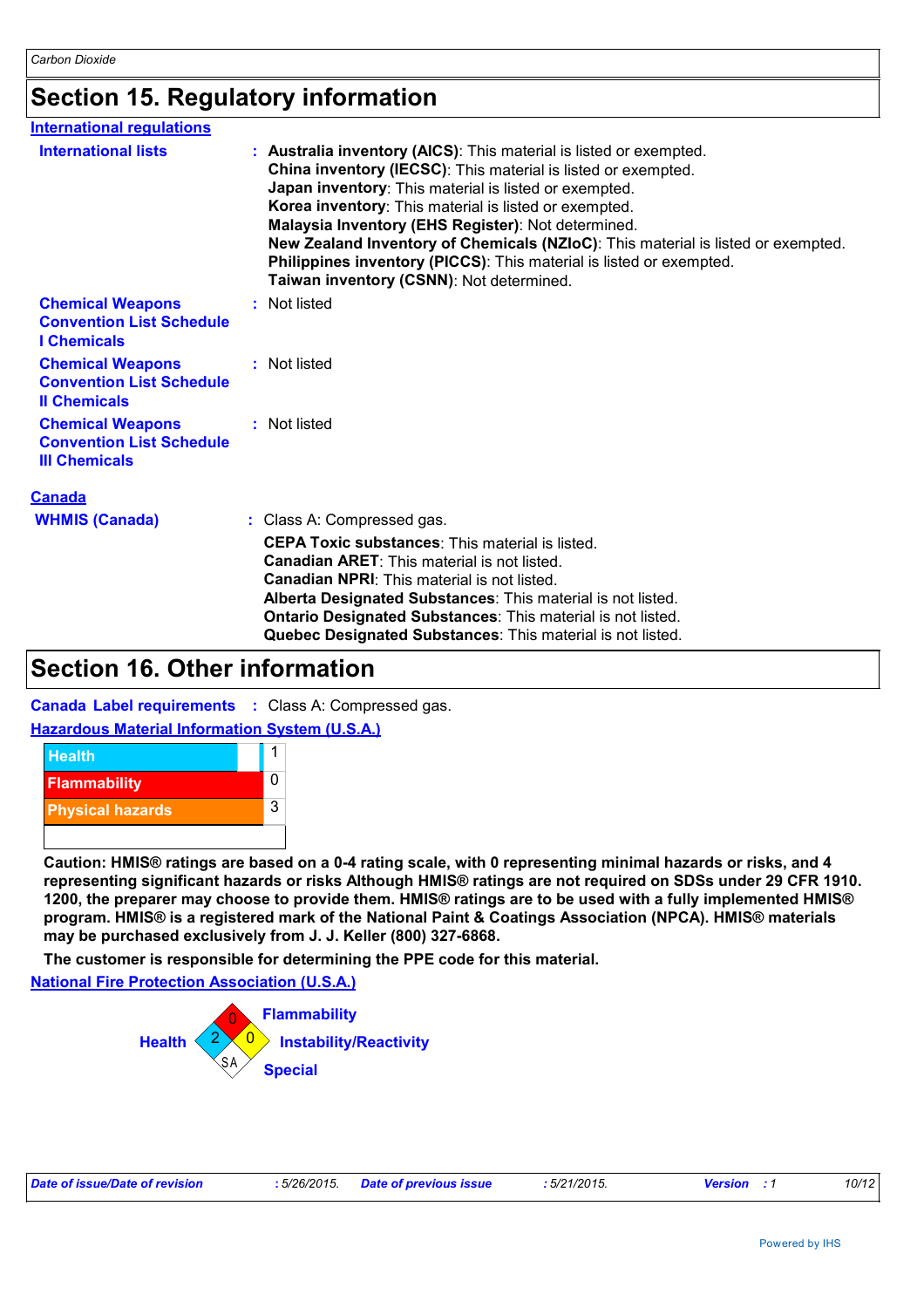### **Section 16. Other information**

**Reprinted with permission from NFPA 704-2001, Identification of the Hazards of Materials for Emergency Response Copyright ©1997, National Fire Protection Association, Quincy, MA 02269. This reprinted material is not the complete and official position of the National Fire Protection Association, on the referenced subject which is represented only by the standard in its entirety.**

**Copyright ©2001, National Fire Protection Association, Quincy, MA 02269. This warning system is intended to be interpreted and applied only by properly trained individuals to identify fire, health and reactivity hazards of chemicals. The user is referred to certain limited number of chemicals with recommended classifications in NFPA 49 and NFPA 325, which would be used as a guideline only. Whether the chemicals are classified by NFPA or not, anyone using the 704 systems to classify chemicals does so at their own risk.**

| <b>History</b> |  |  |
|----------------|--|--|
|                |  |  |

| <b>Date of printing</b>           | : 5/26/2015.                                                                                                                                                                                                                                                                                                                                                                                                                                                                                                                                                                                                                                                                                                                                                                                                                                                                                                                                                                                                                                                                                                                                                                                                                                                                                                                                                                                                                                                                                                                                                                                                               |
|-----------------------------------|----------------------------------------------------------------------------------------------------------------------------------------------------------------------------------------------------------------------------------------------------------------------------------------------------------------------------------------------------------------------------------------------------------------------------------------------------------------------------------------------------------------------------------------------------------------------------------------------------------------------------------------------------------------------------------------------------------------------------------------------------------------------------------------------------------------------------------------------------------------------------------------------------------------------------------------------------------------------------------------------------------------------------------------------------------------------------------------------------------------------------------------------------------------------------------------------------------------------------------------------------------------------------------------------------------------------------------------------------------------------------------------------------------------------------------------------------------------------------------------------------------------------------------------------------------------------------------------------------------------------------|
| Date of issue/Date of<br>revision | : 5/26/2015.                                                                                                                                                                                                                                                                                                                                                                                                                                                                                                                                                                                                                                                                                                                                                                                                                                                                                                                                                                                                                                                                                                                                                                                                                                                                                                                                                                                                                                                                                                                                                                                                               |
| Date of previous issue            | : 5/21/2015.                                                                                                                                                                                                                                                                                                                                                                                                                                                                                                                                                                                                                                                                                                                                                                                                                                                                                                                                                                                                                                                                                                                                                                                                                                                                                                                                                                                                                                                                                                                                                                                                               |
| <b>Version</b>                    | : 1                                                                                                                                                                                                                                                                                                                                                                                                                                                                                                                                                                                                                                                                                                                                                                                                                                                                                                                                                                                                                                                                                                                                                                                                                                                                                                                                                                                                                                                                                                                                                                                                                        |
| <b>Key to abbreviations</b>       | : ATE = Acute Toxicity Estimate<br><b>BCF = Bioconcentration Factor</b><br>GHS = Globally Harmonized System of Classification and Labelling of Chemicals<br>IATA = International Air Transport Association<br>IBC = Intermediate Bulk Container<br><b>IMDG = International Maritime Dangerous Goods</b><br>LogPow = logarithm of the octanol/water partition coefficient<br>MARPOL 73/78 = International Convention for the Prevention of Pollution From Ships,<br>1973 as modified by the Protocol of 1978. ("Marpol" = marine pollution)<br>UN = United NationsACGIH – American Conference of Governmental Industrial<br><b>Hygienists</b><br>AIHA - American Industrial Hygiene Association<br><b>CAS</b> - Chemical Abstract Services<br>CEPA - Canadian Environmental Protection Act<br>CERCLA – Comprehensive Environmental Response, Compensation, and Liability Act<br>(EPA)<br>CFR - United States Code of Federal Regulations<br>CPR – Controlled Products Regulations<br>DSL - Domestic Substances List<br><b>GWP</b> - Global Warming Potential<br>IARC - International Agency for Research on Cancer<br>ICAO - International Civil Aviation Organisation<br>Inh - Inhalation<br>LC - Lethal concentration<br>$LD - Let$ hal dosage<br>NDSL - Non-Domestic Substances List<br>NIOSH - National Institute for Occupational Safety and Health<br>TDG - Canadian Transportation of Dangerous Goods Act and Regulations<br>TLV - Threshold Limit Value<br>TSCA - Toxic Substances Control Act<br>WEEL - Workplace Environmental Exposure Level<br>WHMIS - Canadian Workplace Hazardous Material Information System |
| <b>References</b>                 | : Not available.                                                                                                                                                                                                                                                                                                                                                                                                                                                                                                                                                                                                                                                                                                                                                                                                                                                                                                                                                                                                                                                                                                                                                                                                                                                                                                                                                                                                                                                                                                                                                                                                           |
|                                   |                                                                                                                                                                                                                                                                                                                                                                                                                                                                                                                                                                                                                                                                                                                                                                                                                                                                                                                                                                                                                                                                                                                                                                                                                                                                                                                                                                                                                                                                                                                                                                                                                            |

**Notice to reader** *V* **Indicates information that has changed from previously issued version.**